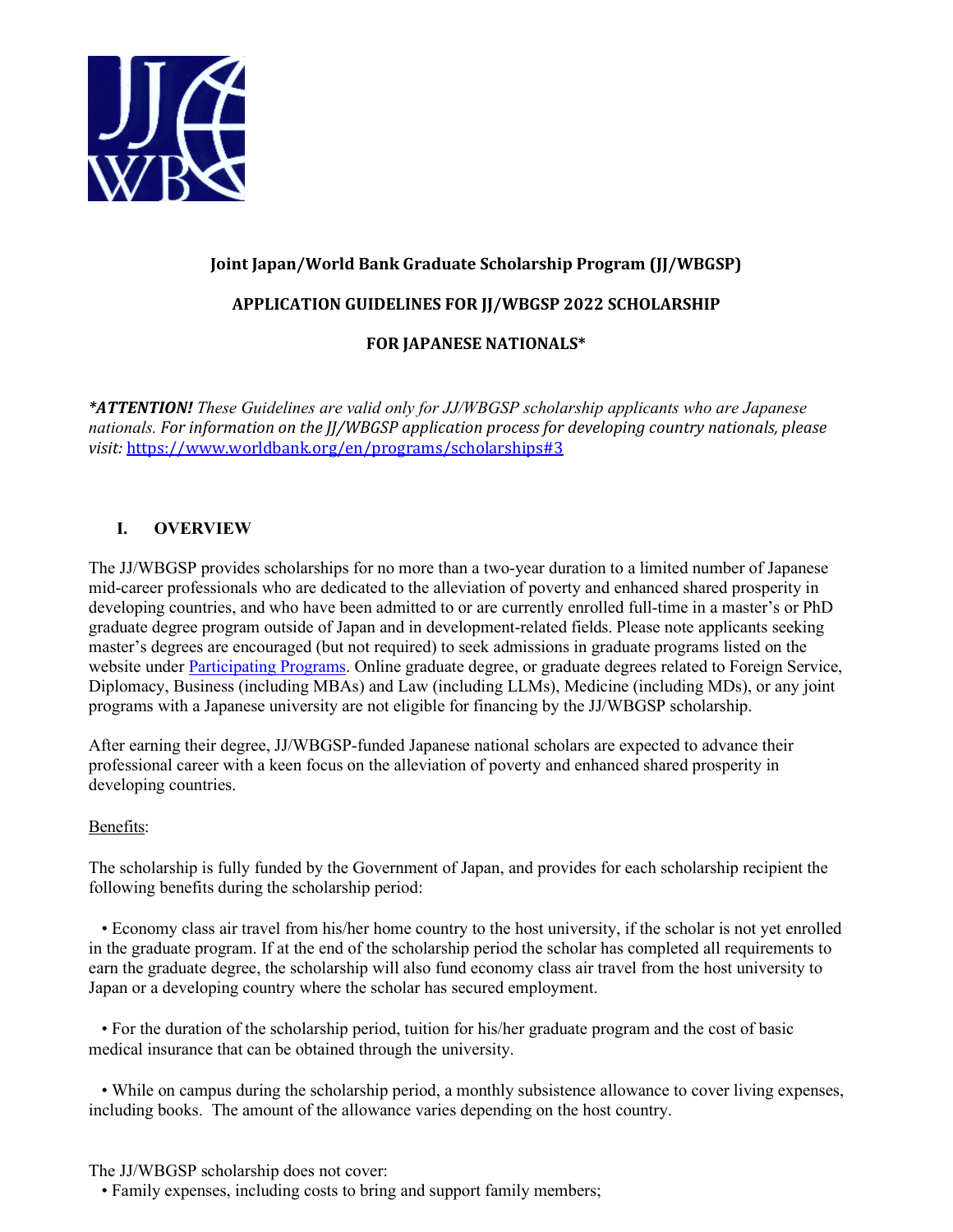

- Extra-curricular courses or training;
- Language training not provided by the graduate program;
- Additional travel during the course of the scholarship period;
- Expenses related to research, supplementary educational materials, field trips, participation in workshops/seminars, or internships; or
- Educational equipment such as computers.

Note: The JJ/WBGSP scholarship may only supplement, and does not duplicate, any other source of financial support (i.e. sponsorship, scholarship, fellowship, etc.) you might have. If selected as a finalist, and again if awarded a scholarship, you must inform the JJ/WBGSP if there are other institutions funding you during your studies, the amount of funding, and the uses of the funds. The JJ/WBGSP stipend may be withdrawn completely or partially if during the scholarship period the Program has evidence of undeclared institutions funding you during your studies.

Selection Process: For those applicants who meet all application requirements (see requirements below), the JJ/WBGSP Secretariat follows the following process and criteria to review completed applications, with the aim of identifying the candidates most likely to make significant contributions to the field of development after completing their graduate studies.

Step 1: Two qualified assessors independently review each eligible application and score the application on a scale of 1 to 10, taking into account three main factors and the degree of cohesion among them:

- (i) Quality of Academic Experience and Recommendation (20% weight)
- (ii) Quality of Professional Experience and Recommendations (40% weight)
- (iii) Quality of the Completed Application Form (40% weight)

Note the relatively lower weight for academic excellence is because the eligibility criteria of admission to a graduate program pre-screens for academic excellence.

The JJ/WBGSP Secretariat uses the average score of the two assessors, the requirement of unconditional (except for financing and/or medical certificate) to a development-related graduate program outside Japan and listed in the submitted application form, and the following other aspects of JJ/WBGSP's objectives to select the finalists:

- Maintaining a reasonable distribution of awards across gender, taking into account the distribution of eligible applications across gender
- Giving scholarships to those applicants who, other things being equal, appear to have limited financial resources

Step 2: The JJ/WBGSP Secretariat presents the finalists to the JJ/WBGSP Steering Committee (composed of members of the World Bank Board of Directors and WB management) for final review and selection of the winners of the award. The JJ/WBGSP Secretariat informs the scholarship winners by the end of June 2022.

Step 3: To receive scholarship benefits, winners will be required by JJ/WBGSP Secretariat to obtain and submit via email: (i) Within 3 business days of notification of winning the scholarships, a scanned copy of the identification page of the winner's Passport or other legal document (birth or marriage certificate) that indicates nationality and date of birth, with the name IDENTICAL to the one submitted on the application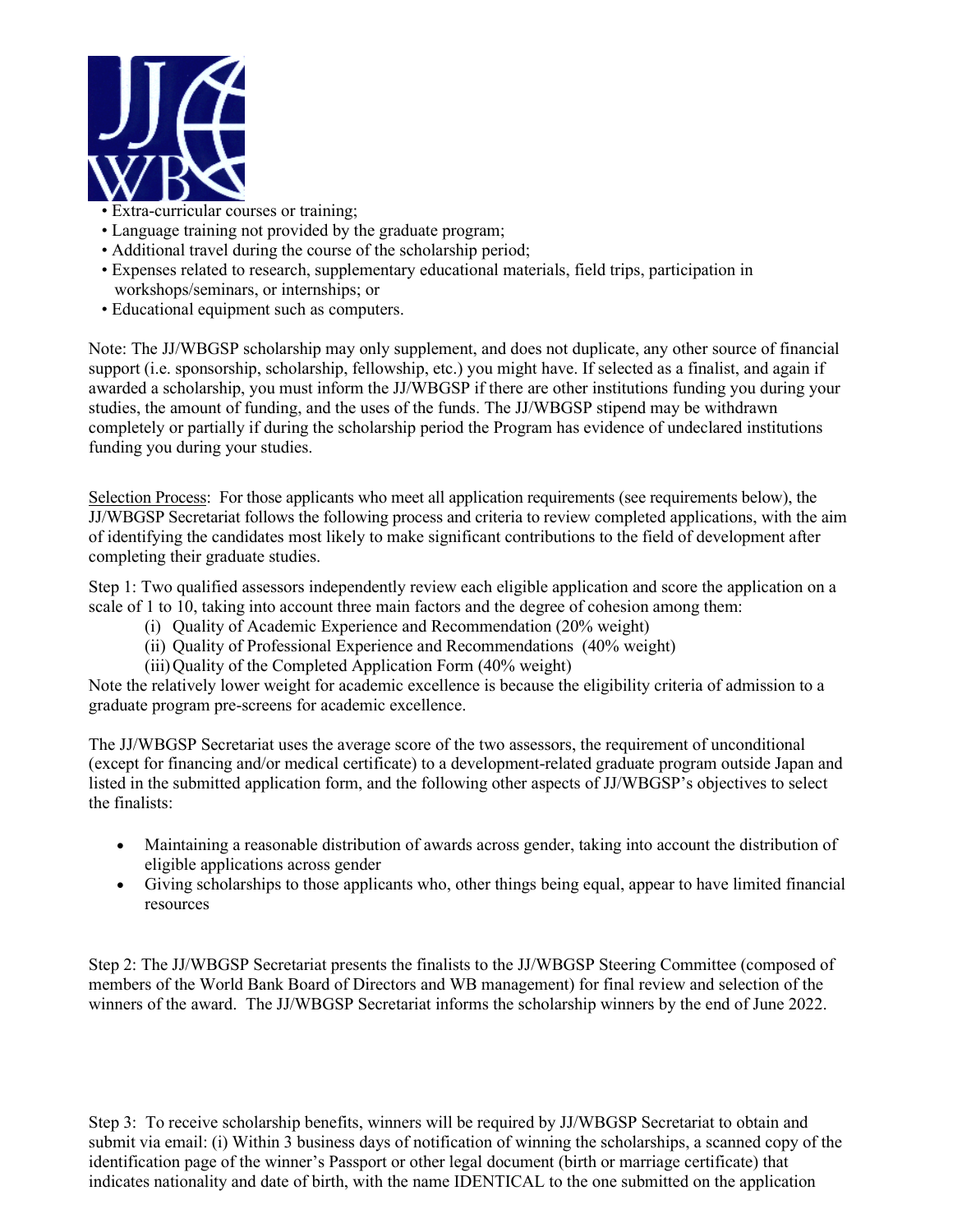

form.; and (ii) At least 17 business days before traveling to the university (or in the case the scholar is already studying at least 17 business days before the scholarship period begins), a scanned copy of a certificate from a medical doctor that is less than three months old from the start date of the program and states the scholar is in good health. If the finalist is already enrolled in the graduate program, the scholarship will be contingent upon receiving a medical certificate of good health that is dated not more than three months prior to the offer of the scholarship.

# **APPLICATION PROCESS AND REQUIREMENTS**

To have a JJ/WBGSP application reviewed, applicants must fulfill the following two requirements:

- **1. Meet the following eligibility criteria:**
- Be a Japanese national
- On or after the date the call for scholarship applications opens, not be an Executive Director, his/her alternate, and/or staff of any type of appointment (including temporary and consultant) of the World Bank Group (The World Bank, International Development Association, International Finance Corporation, Multilateral Investment Guarantee Agency, and International Center for Settlements of Investment Disputes); or not be a close relative of the aforementioned by blood or adoption with the term "close relative" defined as: Mother, Father, Sister, Half-sister, Brother, Half-brother, Son, Daughter, Aunt, Uncle, Niece, or Nephew.
- Hold a Bachelor's degree (or equivalent university degree) earned at least three years before the date of the Application Deadline.
- On or after the date the JJ/WBGSP scholarship application process opens, not be employed / staff or any type of appointment (including temporary and consultant) by the Government of Japan or its related agencies, including JICA, local governments and the Central Bank.
- Have at least 3 years of paid development-related employment acquired since earning a Bachelor's degree (or equivalent university degree) and acquired within the past 6 years from the date of the Application Deadline. (See FAQs on how to count qualified part time employment toward this 3 year requirement).
- At the time of the application submission, be either admitted unconditionally (except for financing) or currently enrolled full-time in a graduate program outside of Japan in an area of study related to development or be currently employed full-time in development-related work pertaining directly to developing countries.
- At the time of the application submission, be either currently enrolled in or have been unconditionally accepted (except for funding) into a master's or PhD program outside of Japan in an area of study related to development listed in Annex 1. *(Please note that if awarded a scholarship, JJWBGSP funding will not start before September 2022).*

2. **Submit One Online Application:** An application will be accepted and reviewed if the applicant submits only one completed application electronically through the online application site by the **Application Deadline of April 8, 2022 at 12:00 noon EST.** 

An application is considered complete if it includes: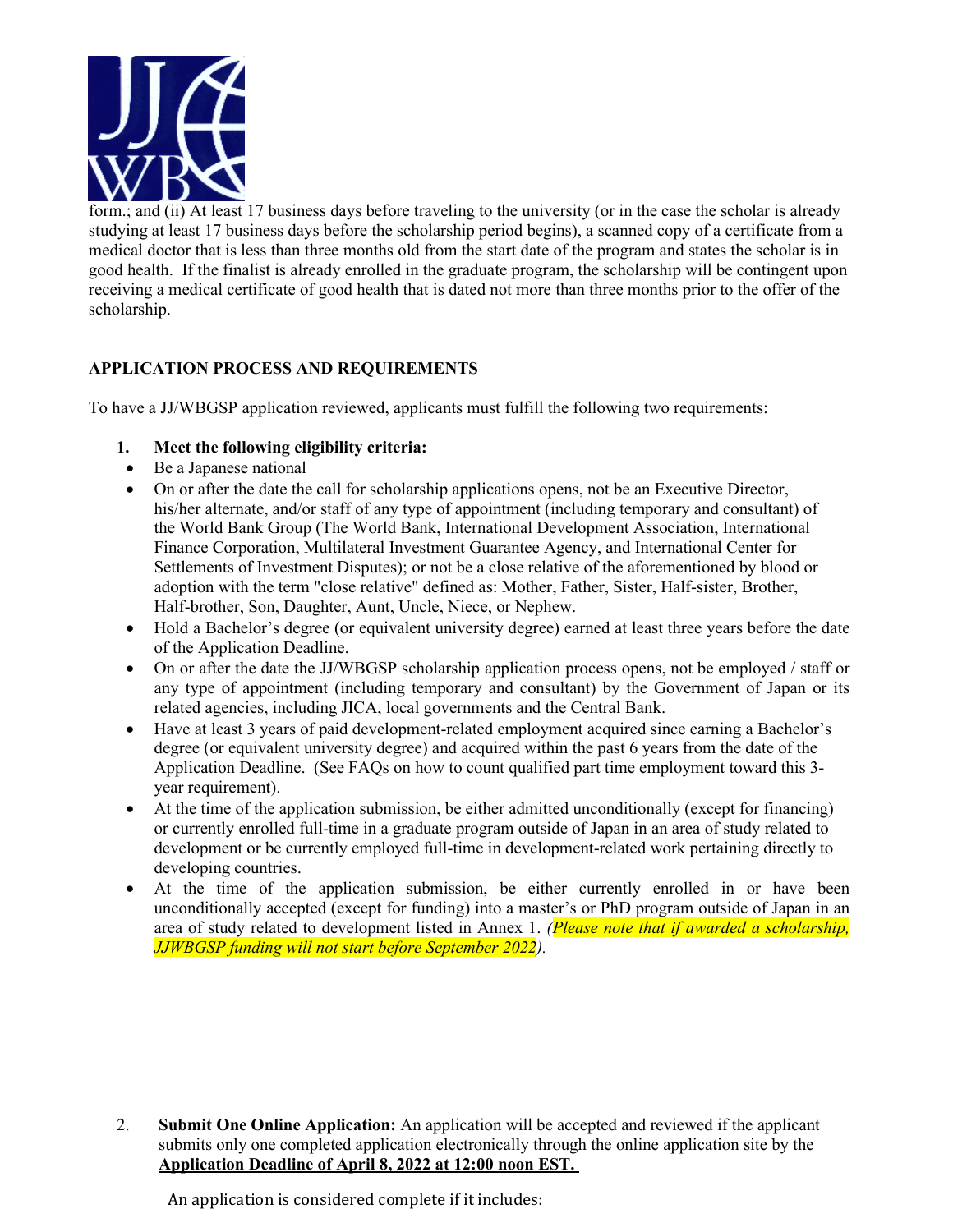

- *a.* **Two professional recommendation letters**, submitted online, from people who have direct knowledge of the applicant's professional work experience.
- *b.* **One academic recommendation letter,** submitted online, from people who have direct knowledge of the applicant's academic work experience

*and*

*c.* **One completed Application Form** (which includes an applicant's agreement to conditions stated on the Signature Page of the Application Form) that is written in either in English or the language of their PhD or Master program.

Among other information, completing the Application Form includes uploading scanned copies of:

- (i) documentation that proves the applicant meets the eligibility requirement with regard to the number of years of recent development-related work. (See FAQs for details regarding the extent and type of documentation required to be uploaded)
- (ii) the applicant's Bachelor's degree diploma, and if applicable, also the diploma of the applicant's most advanced graduate degree. (Do not include a transcript, or upload a transcript as a substitute for adiploma).
- (iii)C.V. using the format provided in Annex 2 and written in English or the language of the master's degree program for which the applicant is seeking JJWBGSP funding. If the work was not paid, do not include it in your CV. Instead, you can create a category "Volunteer Work" in your CV and list under that heading unpaid internships or other unpaid work.
- (iv)unconditional (except for financing) Letter of Admission for the upcoming academic year to a master or doctorate program:
	- for which the applicant is seeking IJWBGSP funding; and
	- that is located outside of the applicant's country of citizenship and country of residence.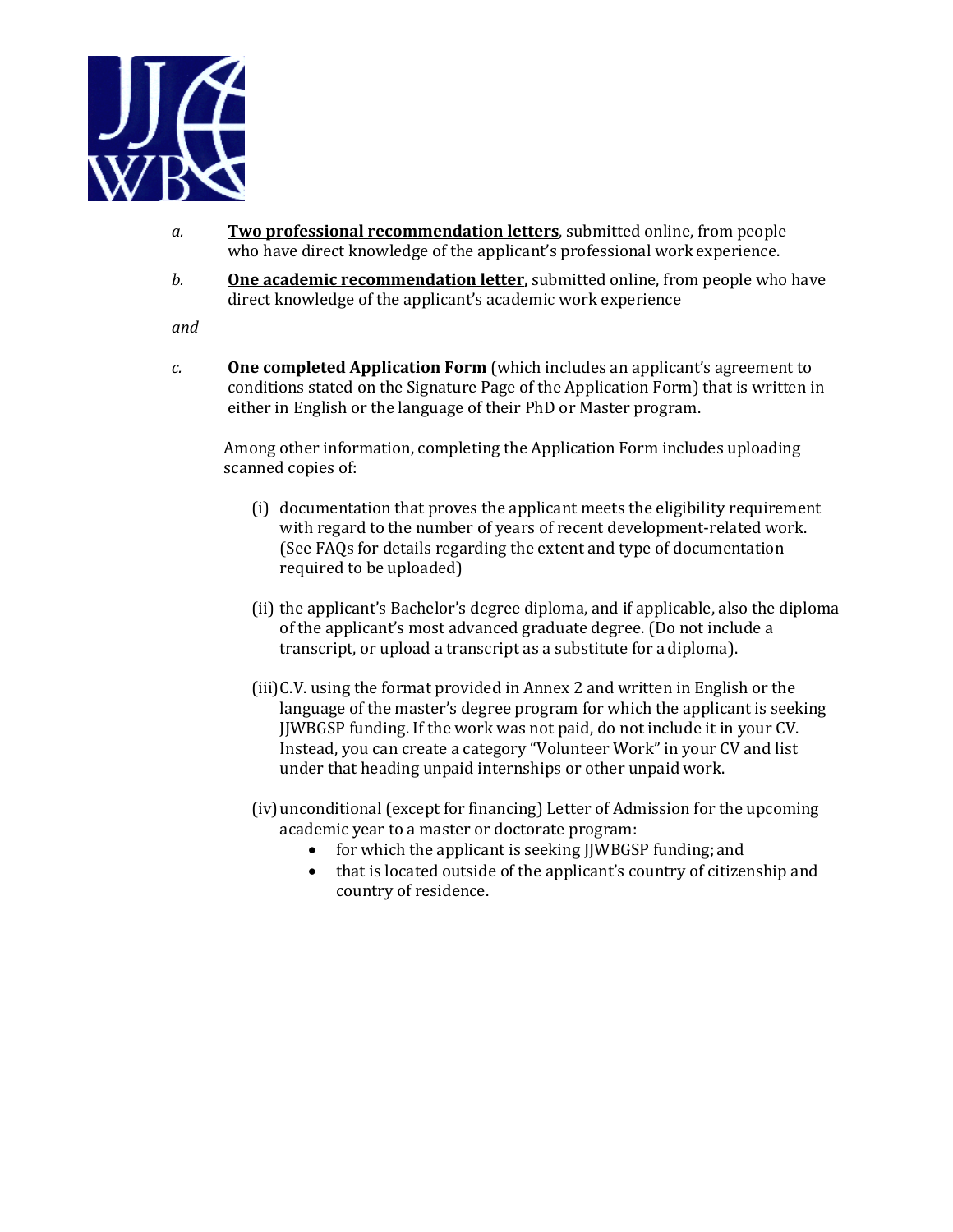

- You can draft but <u>DO NOT SUBMIT</u> a JJ/WBGSP Scholarship Application UNTIL YOU UPLOAD AN UNCONDITIONAL LETTER OF ACCEPTANCE from a PhD or Master Program on a development-related field and at a university located outside Japan*.*
- *For either (i) or (ii), if document(s) are not in English or the language of the PhD or Master's degree program being applied to, they must be translated into English or the language of the master's degree program. Both the document in the original language and the translated document must be uploaded into the Application Form. A required translation does not need to be certified. Applicants and recommenders can use a free online tool to translate words into English, without penalty for doing so. Paying for a certified translation is NOTrequired.*
- *The documentsmust be in an acceptable format. Before uploading documents, read "Navigating the Online Application" for details on which file extension types are permitted.*

### **Notes:**

- *The link to the online application and the supporting document "Navigating the online application" that provide step-by-step directions to navigate the online application are posted on the [JJWBGSP website](https://www.worldbank.org/en/programs/scholarships#4) [.](http://www.worldbankgroup.org/scholarships)*
- *DO NOT USE A CELL PHONE TO APPLY, AS THE SOFTWARE IS DESIGNED ONLY TO BE ACCESSED BY A COMPUTER.*
- *An applicant that delivers an application (or any component of an application) inperson, by fax, email or postal mail will be disqualified.*
- *Individuals who submit more than one application will be disqualified.*
- *If an applicant is accepted unconditionally (except for financing) to more than one PhD or Master degree program, the applicant must decide before submitting his/her scholarship application which of the PhD or Master degree he/she seeks JJ/WBGSP funding for. If an applicant is selected for a JJ/WBGSP scholarship, he/she will not be able to transfer the scholarship to another PhD or Master degree program.*
- *It is up to the Applicant to determine if she/he is eligible given her/his circumstances. The JJ/WBGSP Secretariat will not make that determination for you.*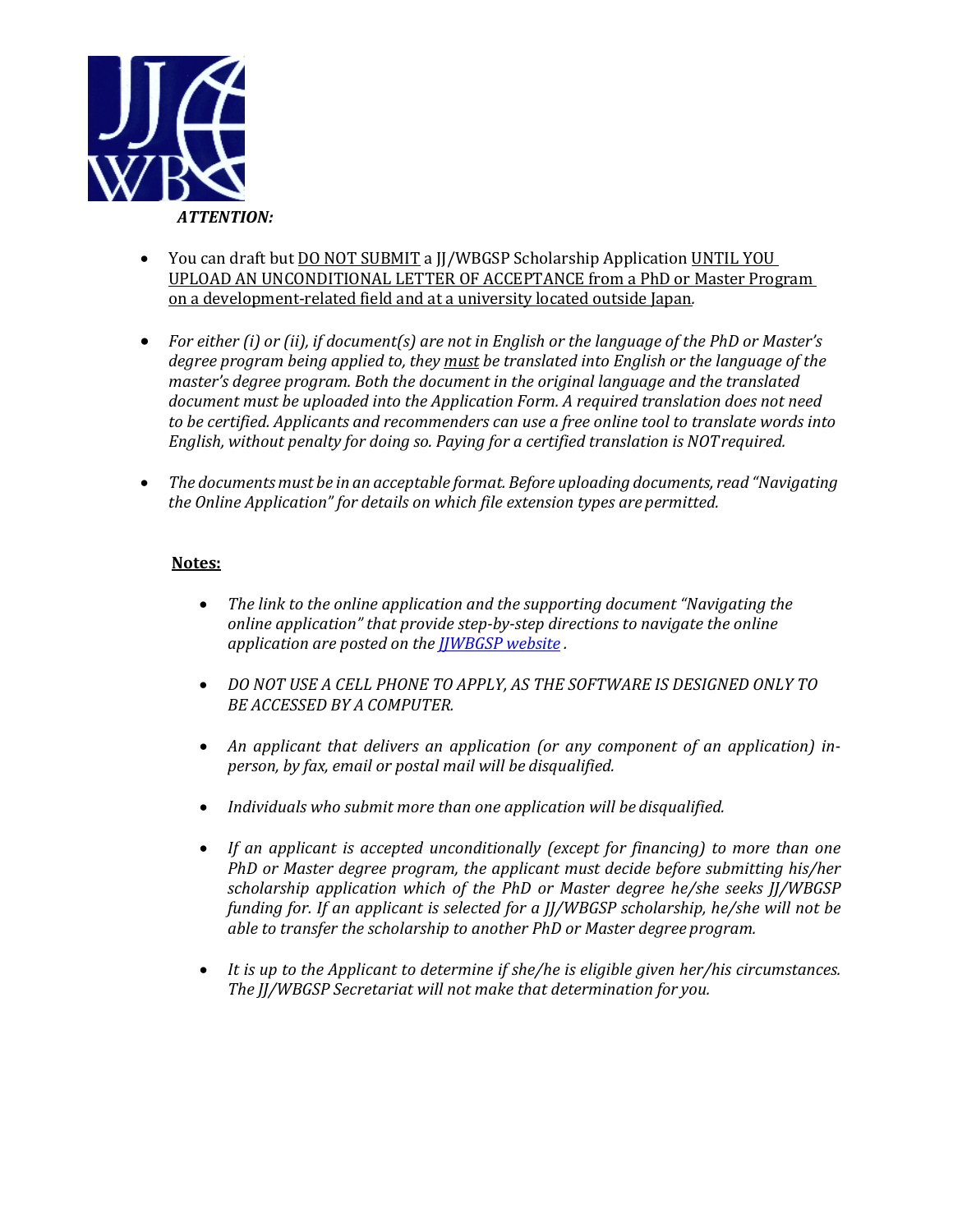

The applicant can have only two professional recommendations - one is not sufficient and three or more is not permitted.

The recommendations must be from people who can attest from direct observation to your professional qualifications regarding development-related work that was demonstrated after earning your bachelor's degree. We suggest, but do not require, that professional recommendations be from people who have recent (within the last six years) experience with you in such a professional setting. We suggest, but do not require, that at least one of the two required professional recommendations be from a current or former supervisor.

Both professional recommendations must come from people you worked with during and in the context of paid employment. For example, a recommendation from an applicant's volunteer work is not considered "professional" and hence would not fulfill this eligibility criterion.

### **Guidance on Academic Recommendation Process:**

The applicant can have only one academic recommendation.

The recommendation must be from a professor you have collaborated with (or are collaborating with) on a research project / paper. We suggest, but do not require, that the academic recommendation be from people who have recent (within the last six years) experience with you in such an academic / research setting.

To fulfill the required two professional recommendations and one academic recommendation, **complete and submit the Recommendation Request Form in the online application form.** We suggest you first get the agreement from your recommender that he/she is willing to provide a recommendation and confirm their email address. Refer to the document "Navigating the online application" to help you complete and submit this form.

The Recommendation Request Form requires the applicant to identify the name, email address, and the recommender's relationship to the applicant, for each of the three recommenders. Use of personal email addresses, for example gmail, yahoo, and other similar email addresses, is permissible if there is no available email address from the recommender's institution. If a personal email is used, the JJ/WBGSP Secretariat may verify the professional association of your recommender as part of our review process. It is the applicant's sole responsibility to make sure the email contact information provided in the Recommendation Request Form isaccurate.

#### *Please Note:*

• *Applicants can submit the Recommendation Request Form before submitting the Application Form.*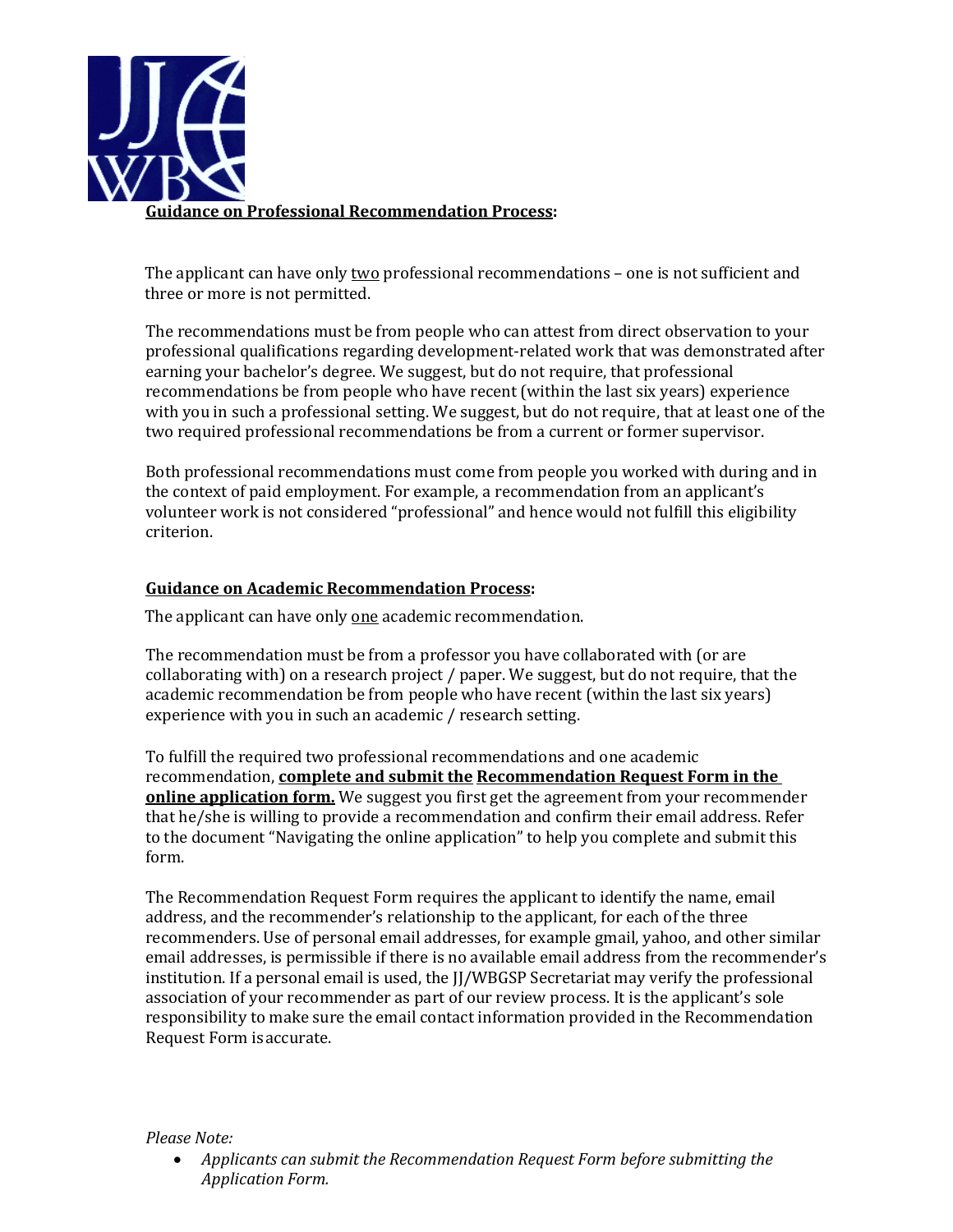

- *The JJ/WBGSP Secretariat suggests that an applicant first confirms with each recommender that she/he is willing to provide a recommendation and confirm her/his emailaddress.*
- *The JJ/WBGSP Secretariat recommends that applicants submit the Recommendation Request Form as soon as possible to give enough time for their recommenders to meet the application deadline. If the required recommenders do not submit their recommendations following the instructions you provided to them and by the application deadline date, the application will not be reviewed. It is the responsibility of the applicant to ensure his/her recommenders meet the application deadline.*
- *The applicant is not permitted to draft any part of a recommendation letter on behalf of the recommender.*

The recommender will be notified by email that you have asked him/her to provide a recommendation and will be instructed to submit the recommendation in English or French electronically to the application platform by the application deadline. The system-generated email is usually sent to the recommender within five minutes of the applicant submitting the Recommendation Request Form. If the recommender does not receive the email, please ask him/her to check his/her junk mail folders for an email from **Japan/World Bank Graduate Scholarship Program <noreply@webportalapp.com>**

Please make sure your follow-up with your recommender(s) if any of your recommendations hasn't been received as we get closer to the deadline. If we do not receive the three required recommendations by the application deadline, your application will be considered incomplete and will not be reviewed.

### **Email from the JJ/WBGSP Secretariat:**

• From World Bank <no-reply@email.zenginehq.com> confirming that your online application form has been submitted and received. You should get this confirmation within one hour of a successful submission of the applicationform.

If you have not received this confirmation email, please return to the online application form and submit again. Once you have successfully submitted the form, you will no longer be able to access it.

### **I. INQUIRIES FROM APPLICANTS**

Please refer to the Frequently Asked Questions (FAQs), written in English and available on the JJ/WBGSP website, for any questions regarding the online application, the application process, and troubleshooting technical problems or other information presented on our website. On a as needed basis, the FAQs will be updated regularly and posted on our website during the call for applications.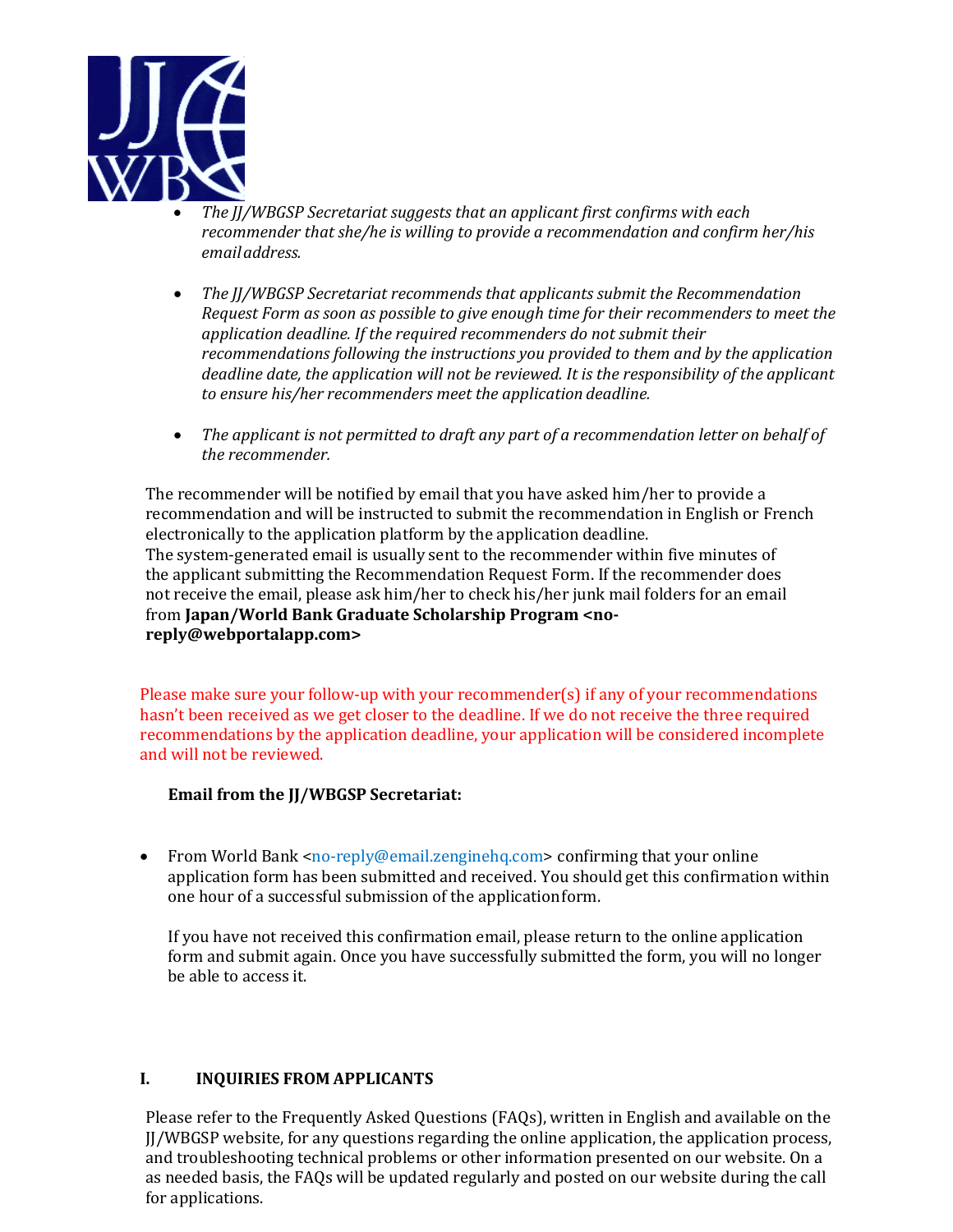

If the answer to your question is not in the FAQs or in these Guidelines, you may submit your inquiry in English or French by email to[: scholarshipapplicants@worldbank.org a](mailto:scholarshipapplicants@worldbank.org)nd under these conditions, you can expect a response in English within three business days. For technical problem inquiries, please, if at all possible, include in your email a screenshot of the technical problem you encounter. **Note: Do not send inquiries to the company hosting the application software.**

**Under no circumstances will the JJ/WBGSP Secretariat reply to any email inquiries pertaining to information already presented via our website, so please read all the documentation carefully**. If we do not reply to your inquiry within three business days, that means we will not answer your email because the answer to your inquiry is available by reading information already posted on our website.

**ATTENTION: We do not guarantee we will reply to ANY email received less than three business days before the application deadline**. Because the application process is lengthy, the JJ/WBGSP Secretariat recommends that applications be submitted at least one week ahead of the deadline to avoid any last-minute issues.

# **II. ADDITIONAL REQUIREMENTS FOR THE SCHOLARSHIP**

After you submit your completed application, it will go through a multi-step selection process, described in the "Selection Process" section of the [JJ/WBGSP page on our website.](https://www.worldbank.org/en/programs/scholarships#3) For those applicants notified in (May or June) 2022 by the JJ/WBGSP Secretariat of their status as a finalist, the JJ/WBGSP will request and require the following additional information:

- 1. **Identification:** When the JJ/WBGSP Secretariat offers a scholarship, the finalist will be requested to submit a scanned copy of the identification page of his/her Passport , or in case the applicant lacks a valid Passport, he/she can provide another acceptable legal document (birth or marriage certificate), with the name IDENTICAL to the one submitted on the Application Form to the JJ/WBGSP Secretariat within three business days from the time the JJ/WBGSP Secretariat offers the scholarship.
- 2. **Medical Certificate:** After the JJ/WBGSP Secretariat offers a scholarship, and at least 21 days before traveling to the host university to commence the master program, the finalist will be requested to submit a scanned copy of a health certificate. This certificate must be less than three months old from the start date of their PhD of Master program and must be from a medical doctor stating the scholar is in good health.

*Please note: Failure to provide these two documents on time will result in disqualification.*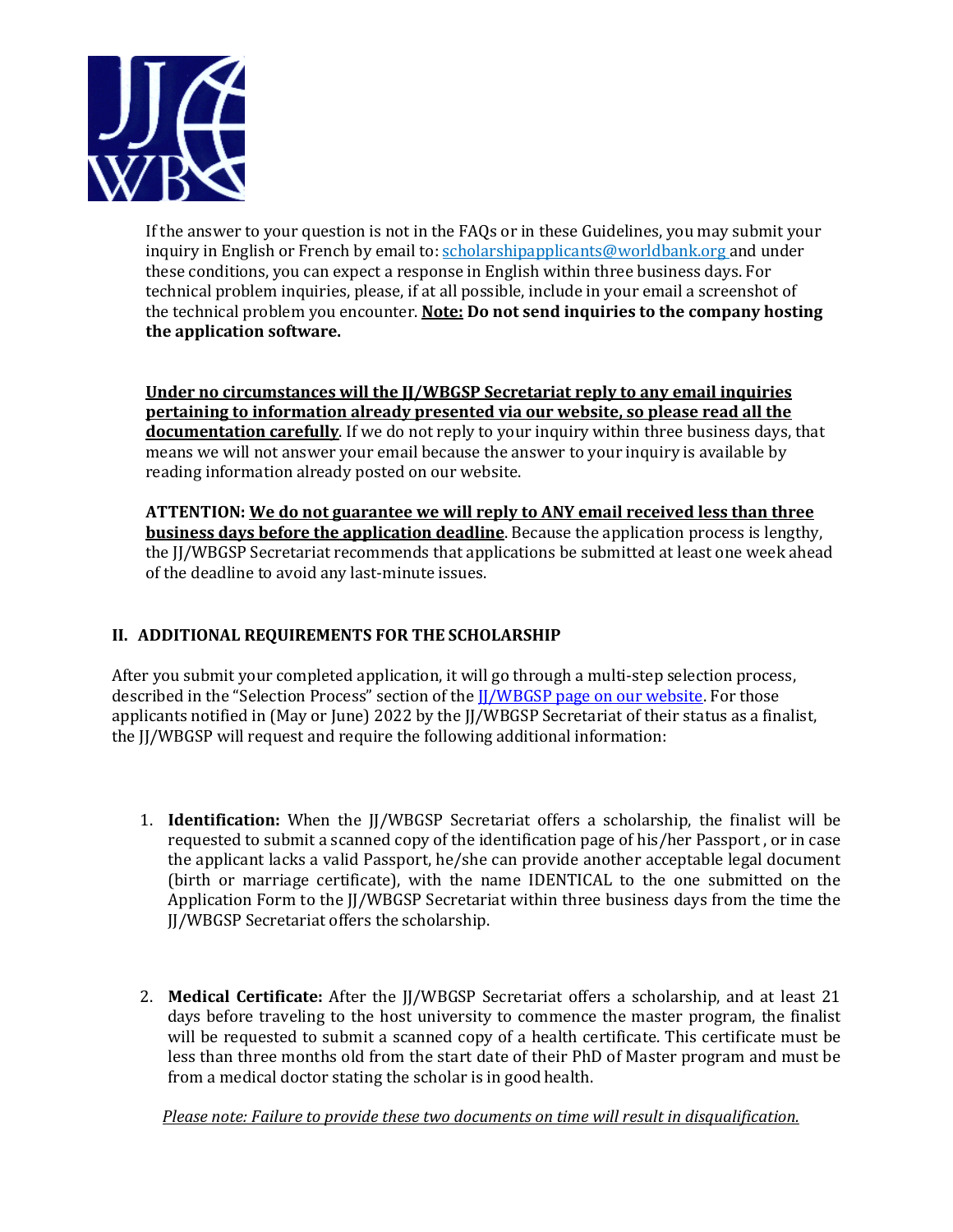

# **ANNEX 1: Suggested list of development-related topics**

### **FINANCE, COMPETITIVENESS AND INNOVATION**

- o Financial Stability & Integrity
- o Financial Inclusion & Access
- o Firms, Entrepreneurship & Innovation
- o Markets, Technology & Digital Economy
- o Long-Term Finance
- o Climate & Risk Management

### **GOVERNANCE**

- o [Strengthening Public Policy](https://worldbankgroup.sharepoint.com/sites/Governance/Pages/pc/Foundations-and-Frontiers/Strengthening-Public-Policy-Processes-06012018-161316.aspx) Processes
- o [Promoting Effective Resource](https://worldbankgroup.sharepoint.com/sites/Governance/Pages/pc/Foundations-and-Frontiers/Promoting-Effective-Resource-Management-06012018-161734.aspx) Management
- o [Reinforcing Public Service](https://worldbankgroup.sharepoint.com/sites/Governance/Pages/pc/Foundations-and-Frontiers/Reinforcing-Public-Service-Delivery-06012018-163608.aspx) Delivery
- o Tax Administration and Tax Policy
- o [Strengthening the Public-Private](https://worldbankgroup.sharepoint.com/sites/Governance/Pages/pc/Foundations-and-Frontiers/Strengthening-the-PublicPrivate-Interface-06012018-164213.aspx) Interface
- o [Understanding the Underlying Drivers and Enablers of Policy](https://worldbankgroup.sharepoint.com/sites/Governance/Pages/pc/Foundations-and-Frontiers/Understanding-the-Underlying-Drivers-and-Enablers-of-Policy-Effectiveness-06012018-164454.aspx) Effectiveness

### **MACROECONOMICS, TRADE AND INVESTMENT**

o Designing and applying country-based diagnostics, development strategies, policy analysis and other analytical products for decision-making by Ministries of Finance, Trade, Economy and Production in their pursuit of reform agendas conducive to strengthening inclusive growth led by the private sector

### **POVERTY REDUCTION AND EQUITY/SHARED PROSPERITY**

- $\circ$  Identifying key constraints that limit opportunities for productive employment, capital accumulation and investment in human capital by the poor and vulnerablehouseholds.
- o Using data on poverty, equity and welfare for evidence-based public policy making and implementation
- $\circ$  Designing and implementing fiscal and social policies that can enhance the capacity of those at the bottom to contribute more actively to economic growth
- $\circ$  Developing and adopting effective risk management strategies and systems that contribute to sustainable poverty reduction and shared prosperity

#### **EDUCATION**

- $\circ$  For primary, secondary and tertiary levels of education: devise practical solutions for issues related to design of curricula, curriculum reform, instruction and pedagogy, and learning/measurement of learning,
- $\circ$  Organize, strengthen and manage an education system, and the delivery of services,
- o Designing and implementing cost-effective and sustainable Early Childhood Development interventions
- o Managing and developing an effective teacher workforce.
- o Designing and applying emerging innovations in the education sector, including but not limited to those enabled by the use of information and communications technologies (ICTs).
- $\circ$  Designing and implementing reforms aimed at improving the effectiveness, equity, and efficiency of country education financing systems.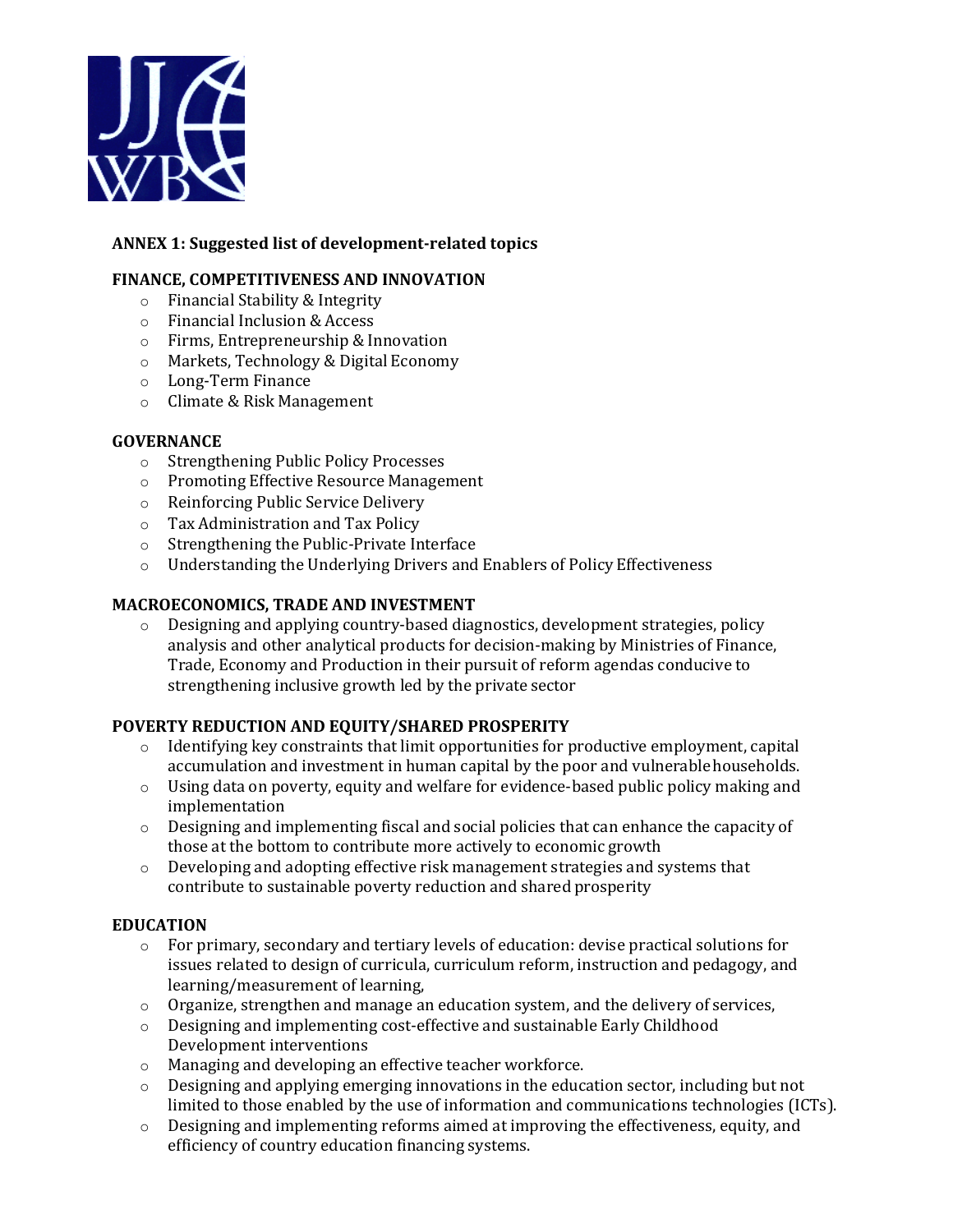

o Designing and implementing reforms aimed at issues of access related to disability and/or Inclusive Education

#### **GENDER**

- o Health Sector
- o Education Sector
- o Social Protection
- o Employment
- o Ownership and Control of Assets
- o Agriculture and Rural Development
- o Financial Inclusion
- o Enhancing Women's Voice and Agency and Engaging Men and Boys
- o Gender-Based Violence

#### **HEALTH, NUTRITION AND POPULATION**

- o [Health Financing](https://worldbankgroup.sharepoint.com/sites/gsg/Financing/Pages/Home.aspx)
- o Public/Global [Health](https://worldbankgroup.sharepoint.com/sites/gsg/HealthySocieties/Pages/Home.aspx)
- o [Nutrition](https://worldbankgroup.sharepoint.com/sites/gsg/Nutrition/Pages/Home.aspx)
- o [Population and](https://worldbankgroup.sharepoint.com/sites/gsg/PopulationDevelopment/Pages/Home.aspx) Development
- o [Delivery o](https://worldbankgroup.sharepoint.com/sites/gsg/ServiceDelivery/Pages/Home.aspx)f Health, Nutrition and Population services work for the poor

### **SOCIAL PROTECTION AND JOBS**

- o Skills Development
- o Social Insurance and Pension
- o Social Safety Nets
- o Nexus with Gender
- o Social Safety Net Programs' Delivery Systems

### **AGRICULTURE AND FOOD**

- o Climate Smart Agriculture
- o Food Quality
- o Rural Livelihoods and Agriculture Employment
- o Value Chains and Agribusiness competitiveness and commercialization.

#### **CLIMATE CHANGE**

- o Energy
- o Transport
- o Climate-smart Land Use, Water and Food Security
- o Finance
- o Small Island States Resilience initiatives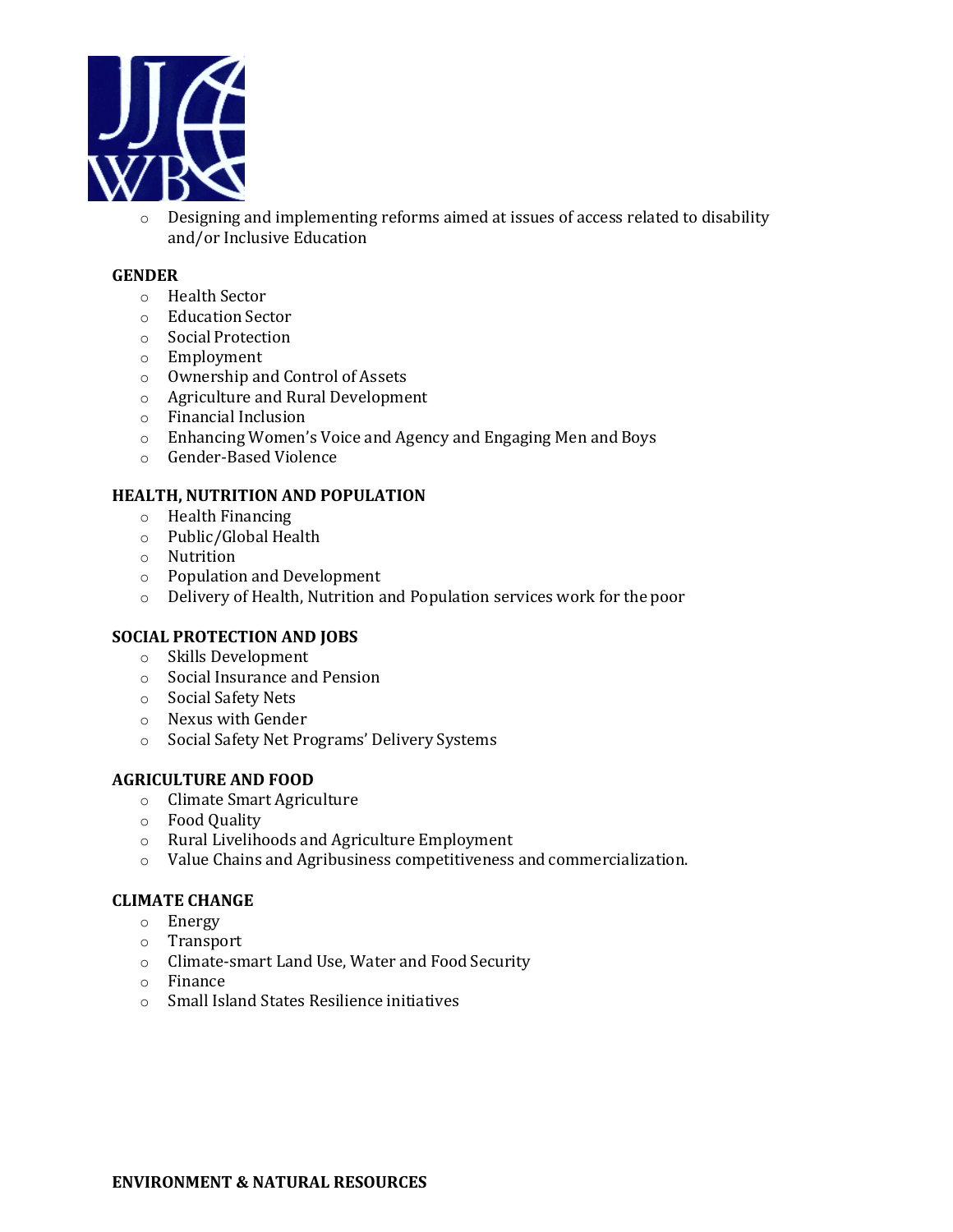

- o Environmental Economics
- o Pollution Management and Environmental Health
- o Environmental Standards
- o Fisheries
- o Forests, Landscapes and Ecosystems
- o Watersheds

### **SOCIAL, URBAN, RURAL & RESILIENCE**

- o Community-Driven Development
- o City Management, Governance and Finance
- o Land / GeoSpatial
- o Disaster Risk Management
- o Social Inclusion
- o Social Sustainability and Standards
- o Labor Influx and Labor Management
- o Stability, Peace and Security
- o Sustainable Urban Infrastructure and Services
- o Territorial Development and Productivity
- o Urban Poverty and Housing

#### **WATER**

- o Hydropower & Dams
- o Water in Agriculture
- o Urban Water Supply and Sanitation services delivery
- o Rural Water Supply and Sanitation services delivery
- o Water Security and Integrated Resource Management
- o Water, Poverty and the Economy policies, institutions, and governance related to the role of water in an economy
- o Social Inclusion in Water

#### **ENERGY & EXTRACTIVES**

- o Clean Energy
- o Energy Access
- o Energy Economics, Markets and Institutions
- o Extractives Industries
- o Hydropower & Dams
- o Power Systems

#### **INFRASTRUCTURE**

- $\circ$  Infrastructure Management & Finance, including Public Private Partnerships & Guarantees
- o Development Corridors & Regional Integration
- o Roads
- o Air Transport
- o Railways
- o Transport & Digital Development
- o Urban Transport
- o Resilient Transport in context of Disaster Risk management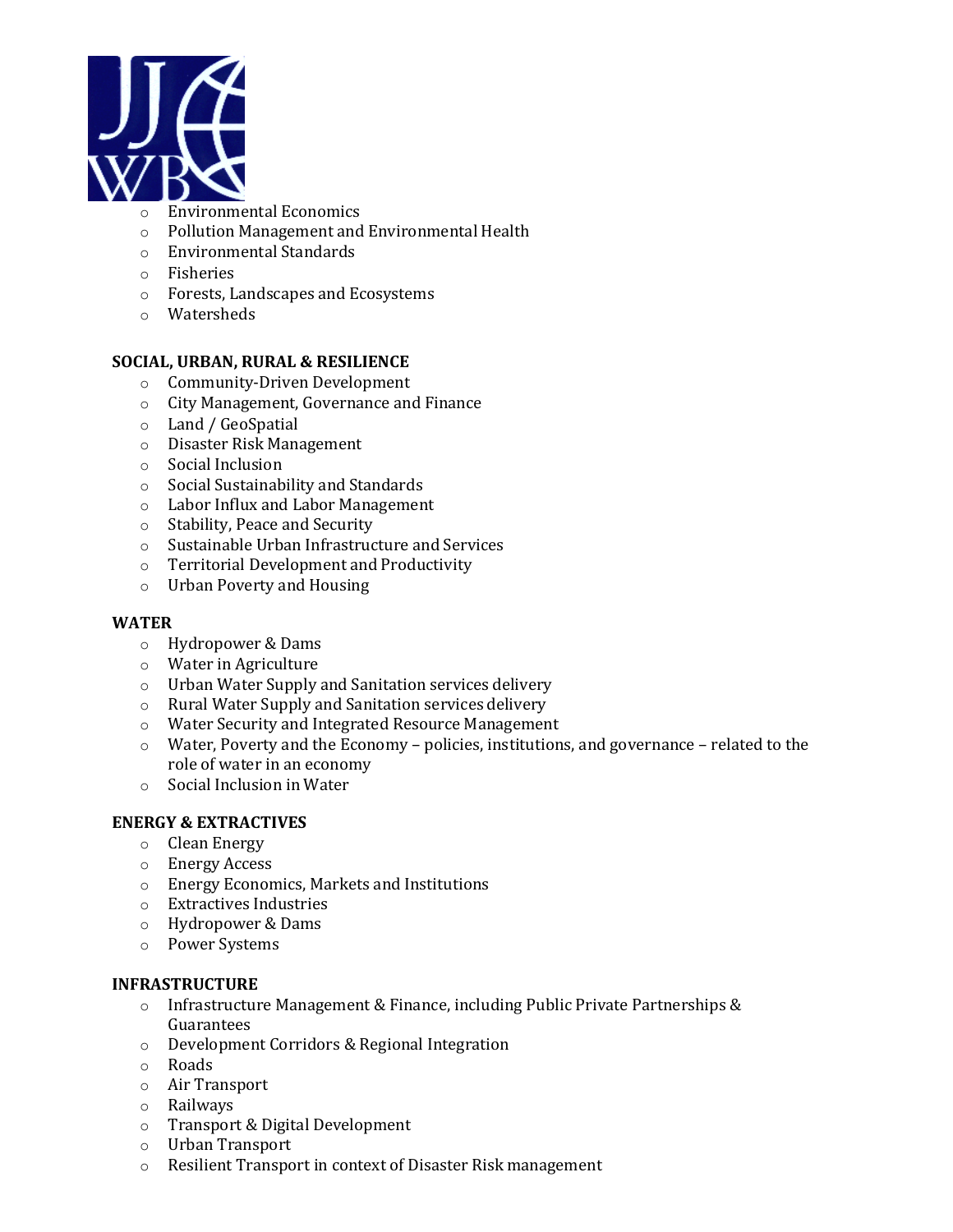

# **DEVELOPMENT IN CONTEXT OF FRAGILITY, CONFLICT AND VIOLENCE**

- o Development-Security Nexus
- o Humanitarian-Development Nexus
- o Design and implementation of development projects in FCV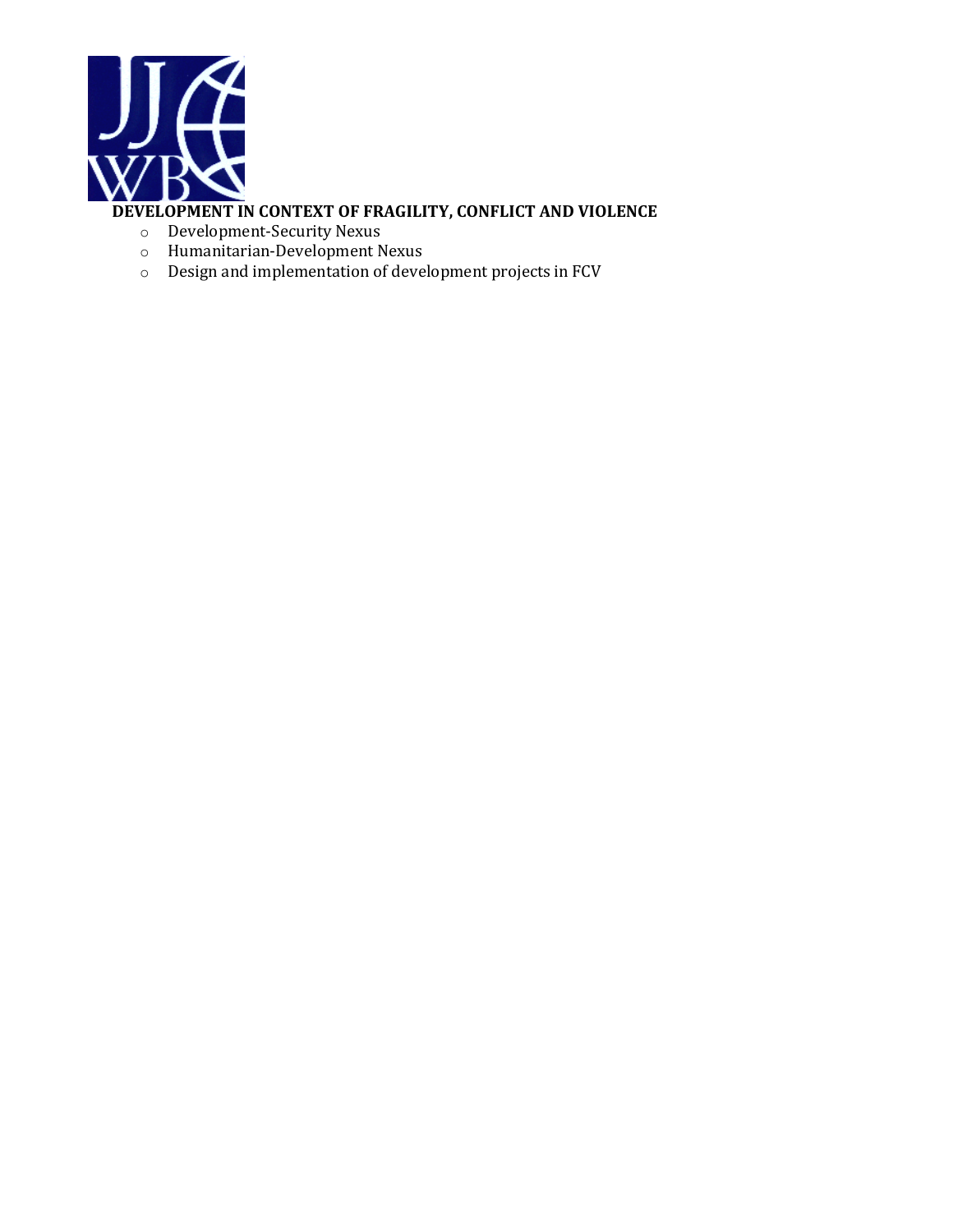

#### **ANNEX 2: CV TEMPLATE**

*Instruction: To be completed by the applicant and uploaded In the DOCUMENT SECTION of the Application Form.*

### **NAME OF APPLICANT**:

# **SECTION ONE: EMPLOYMENT RECORD AFTER EARNING BACHELOR'S DEGREE OREQUIVALENT (mandatory)**

*Instruction to JJ/WBGSP Applicant: Starting with the most recent first, fill in the following fields for EACH department/unit in an organization that provided you paid employment (including paid internship(s)) since completing your bachelor's degree.* 

#### a. NAME OF ORGANIZATION: www.astronometer.com/

b. NAME OF DEPARTMENT/UNIT:

c. START DATE (MONTH/YEAR):

d. END DATE: (MONTH/YEAR):

e. JOB TITLE OF MOST RECENT POSITION:

f. ANSWER YES/NO: WAS THIS POSITION A PROMOTION FROM THE MOST RECENT POSITION YOU HELD AT THIS ORGANIZATION THAT EMPLOYED YOU?:

g. IN BULLET FORMAT, LIST YOUR KEY JOB RESPONSIBILITIES:

h. IN BULLET FORMAT, DESCRIBE WHAT YOU CONSIDER TO BE YOUR MOST IMPORTANT ACCOMPLISHMENT THAT CAN BE UNIQUELY AND DIRECTLY ATTRIBUTED TO YOUREFFORTS:

i. DESCRIBE OTHER ACCOMPLISHMENTS

### **SECTION TWO (optional):**

*Instruction to JJ/WBGSP Applicant: Below, you may provide any other types of information typically found in CVs/Resumes (list of publications, skills, etc.) that you believe may be relevant to assess your scholarship application, and have NOT been presented in other sections of this CV or in another section of the Application Form. Specifically:*

- *D*o NOT provide additional information on EMPLOYMENT EXPERIENCES
- *Do NOT provide education details prior to earning your bachelor's degree (or equivalent).*
- *Do NOT provide additional information on education degrees that you present in the EDUCATION SECTION of the application form.*

### **SECTION THREE: EDUCATION (optional)**

*Instruction: You may describe your education background AFTER secondary school, but do so only if the information is not already presented in the EDUCATION Section of the application form*